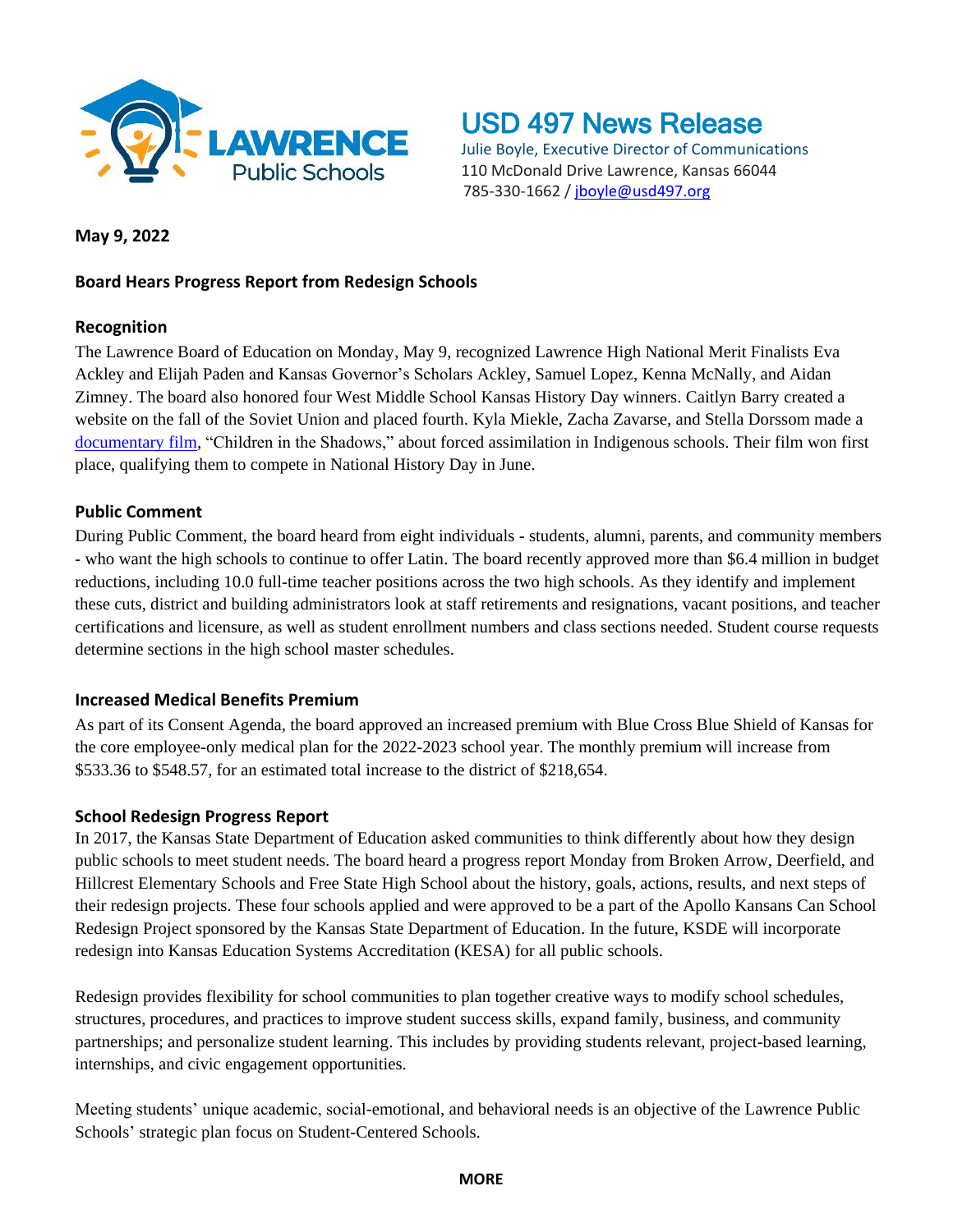## **Page 2 – Lawrence Board of Education May 9, 2022, Meeting**

All four schools began their redesign thinking with students, staff, and parent "blitz" events or brainstorming sessions. They also received Think Wrong training to steer them toward innovation. The schools built their redesign teams, set goals, and began their research and exploration of new ideas to meet the objectives of redesign.

The pandemic delayed the launch of the school's plans, but gave them more time to plan, try some changes, collect data, and evaluate and adjust initial ideas.

### **Broken Arrow**

Broken Arrow will present its plan to KSDE next Monday for approval to launch. Its plan includes five goals:

- 1. Primary Supports: Provide more developmentally appropriate learning opportunities for primary students, such as enabling more movement and play-based options for students.
- 2. Flexible Learning: Provide personalized, multigrade learning opportunities in order to increase achievement, engagement, and participation.
- 3. Social Emotional Supports: Provide multiple opportunities for students to engage in learning that will encourage self-regulation, awareness, and social/emotional growth and development connected with a buildingwide approach to enhance the positive climate of the building. For example, each school day begins with a "soft start" with students having their choice of activities for the first 15 minutes of the day.
- 4. Learner Focused Scheduling: Create a balanced calendar to increase overall student engagement and achievement, including building purposeful, learning-focused breaks into the school calendar.
- 5. Student Behavior Supports: Enhance behavior supports that unite the building and allow students to learn about tools and strategies that they can use to empower themselves to be ready to learn.

"I think that the biggest thing that has come out of redesign for Broken Arrow is that we have had a very focused effort on increasing our purposeful data collection and analysis of that to make data-informed decisions. I think that our staff feels really empowered by this process. When we started this it really created a way for us to think differently and also work together to really come forward with some new ideas for our students," said Amanda Green, Broken Arrow learning coach.

# **Deerfield**

Deerfield Principal Joni Appleman said that the school began its brainstorming by asking the question, "If there were no boundaries, what would our school look like and what skills would our students be leaving Deerfield with?"

"We had some lofty goals and some very excited staff members," said learning coach Caitlin Feighny.

Deerfield's redesign plans stem from four goals:

- 1. Increasing academic achievement, including personalized learning, ability grouping, and response to intervention.
- 2. Increasing social-emotional health, including play-based learning in kindergarten, a focus on movement and mindfulness starting with morning meetings and wellness breaks, and helping students develop social skills.
- 3. Increasing staff morale, including by increasing plan time and common plan time, investigating smaller class sizes, and improving the work environment.
- 4. Sustainability and outdoor education, including enhancing outdoor educational spaces.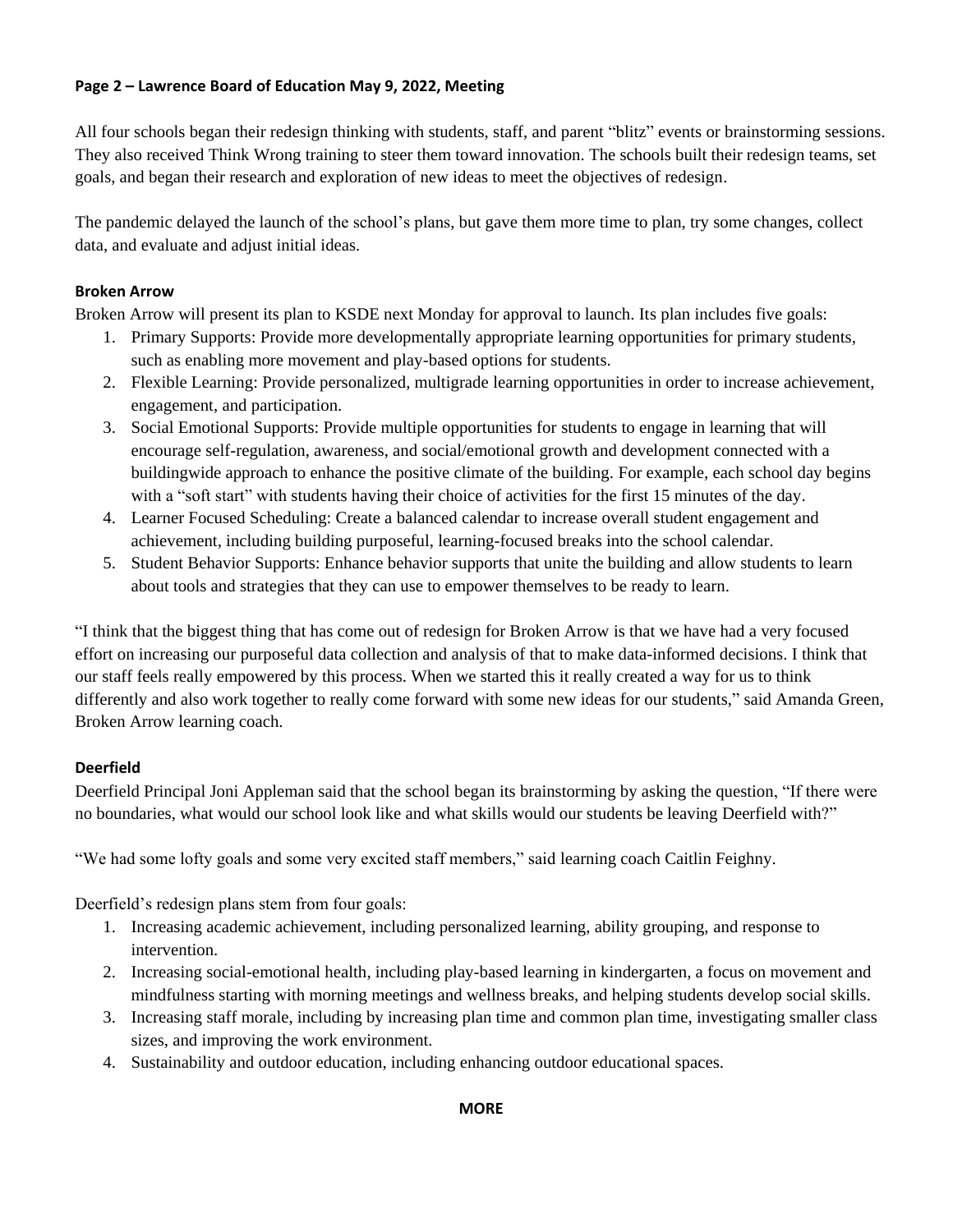### **Page 3 – Lawrence Board of Education May 9, 2022, Meeting**

#### **Hillcrest**

Principal Sarah Kruse said that when she came to Hillcrest and learned of the redesign that she thought it was exactly how schools should be putting decisions in teachers' and parents' hands to decide how their school should best serve student needs. This is Kruse's second year at the school.

Hillcrest launched its redesign plan in March. Its goals fall in four areas: structures and systems, purposeful play, community hub, and social emotional learning. "Everything we are doing, we want to provide all students access to opportunities to excel," said Kruse.

As an example, some of Hillcrest's ideas around making the school a community hub include providing a place for families to use Wi-Fi, do laundry, utilize the food pantry and other resources, have parent meetings, and other outreach efforts.

To improve social emotional learning, a team of Hillcrest teachers looked at student data and developed a social emotional learning curriculum tied to district equity goals. Their curriculum is used during morning meetings.

"Knowing that essentially you are one of the first elementary schools that went through redesign, it is really exciting to see where some of our other elementary schools are headed. Thank you for laying that groundwork," said Kay Emerson, board member, of Hillcrest.

#### **Free State High**

One of Free State High's redesign co-pilots is Aimee Landwehr, who teaches social studies. She said that during the school's brainstorming sessions, some of the things they heard over and over again from students and staff was that in the current model, there was no time in the day for students to get assistance from teachers, for enrichment or crosscurricular work, or for students to develop the "soft skills" they need for post-secondary success.

Free State's redesign plan has three key focus areas:

- 1. Balance in the everyday workload through changes to the schedule, adding more flexibility, and enhancing the school's focus on wellness and mental health.
- 2. Relevance by providing personal, individualized learning that is applicable to students and their futures and that involves connections with community partners.
- 3. Habits of Success, described as creative know-how and way-finding abilities. These are the "soft skills" that prepare students for successful futures by supporting them in building character, understanding the importance of wellness, and giving them relevant, project-based learning experiences.

Free State High has been working to redesign the way education looks, including how it facilitates connections for students that prepare them for success in the next stage of their lives. The most sweeping change at Free State this year has been the school's implementation of the flexible modular or Flex Mod schedule that includes longer class periods for hands-on lab classes and student independent learning time.

"This was a full implementation year in Flex Mod, and if you have talked to anyone who has lived through it, it has been quite a steep learning curve," said Landwehr.